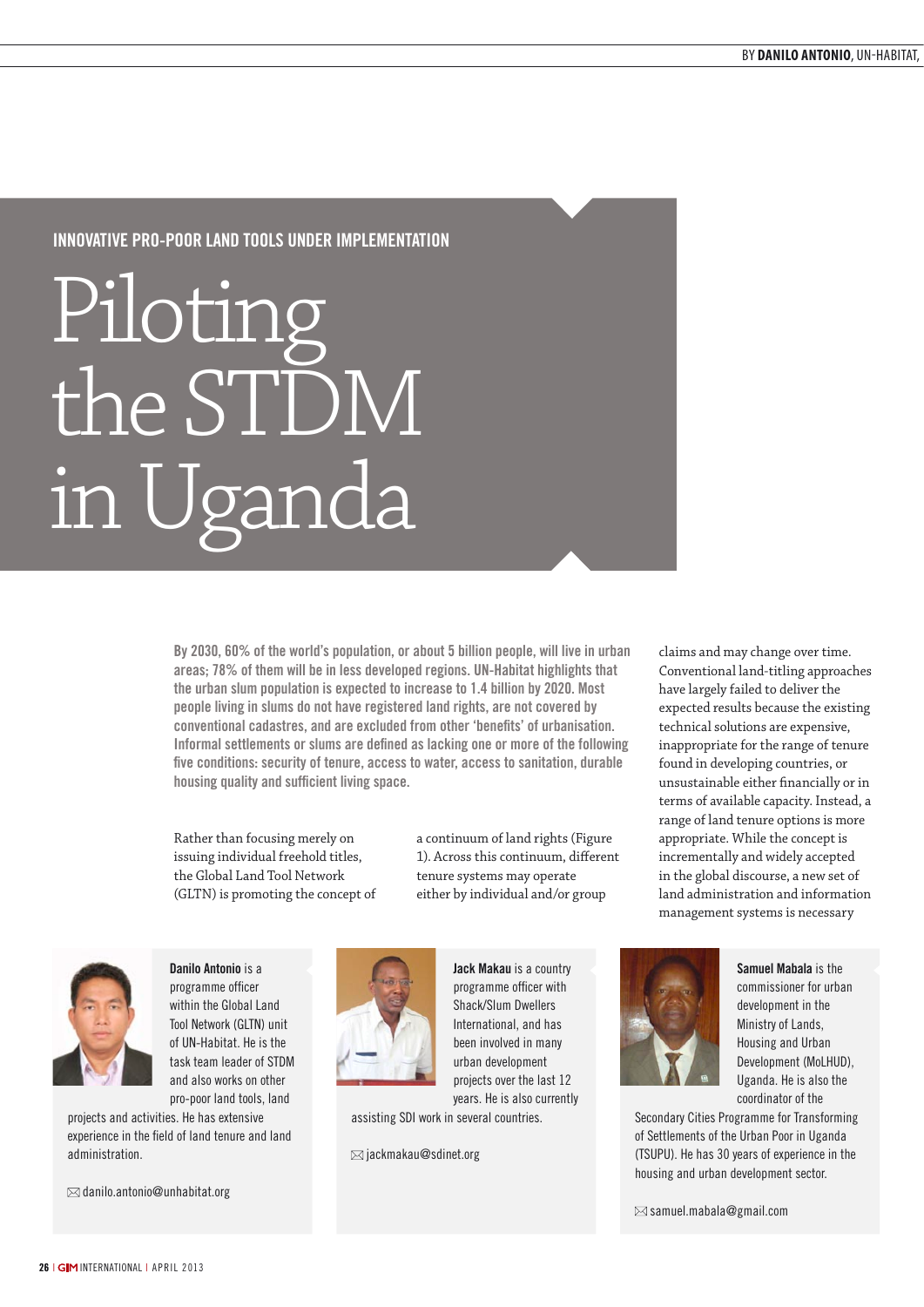

to implement and support it. GLTN partners are motivated to assist governments, land professionals and poor communities in both urban and rural areas to improve tenure security at scale and are committed to bridging the identified gaps. By now, stakeholders are aware of the emergence of a potential solution: the Social Tenure Domain Model (STDM). The STDM is a more flexible land information system that can handle various types of land rights and claims, particularly in informal settlements. It is based on a global standard (the Land Administration Domain Model). The STDM is a specialisation of the ISO 19152 Land Administration Domain Model, and this standardisation enables data integration.

# Participatory Enumeration

The aim of developing the STDM is to support and implement the concept behind the continuum/ range of land rights. A first STDM prototype, developed by UN-Habitat, the International Federation of Surveyors (FIG) and the faculty of Geo-Information Science and Earth Observation (ITC) of the University

of Twente, was launched during the FIG Congress in Sydney, Australia, in 2010. UN-Habitat continues to work on its enhancement and further development in three areas: adding more functionality, improving the user-friendliness of the software, and reshaping the STDM to cater for the information needs and requirements of the informal settlements. Data acquisition is performed as participatory enumeration. This is an innovative approach whereby the people who are being enumerated are involved in the inception, design, management, implementation, analysis and use of the data. Participation can provide transparency and build trust: once accepted, local residents can easily co-operate and will provide the information required – resulting in improved data-gathering and better data. Participation means self-empowerment: residents initiate and retain control of the process, and actually own the process. Moreover, women have a critical role in participatory enumeration. The data about informal settlements is needed for a range of purposes: to enable residents to demand their

rights as citizens, to improve land tenure, to plan for the provision of infrastructure and services, to redevelop/upgrade the slums, to guide housing improvement, land allocation and adjudication, and to use in land administration and information systems.

#### Pilot in Uganda

STDM software was tested in the municipality of Mbale in Uganda for wider learning and application. The long-term objectives are to address the land information requirements of women and men living in slum communities, to build their capacity for using and applying the land information systems based on free and open-source software packages, and to mainstream the thinking behind the continuum of land rights. This will form a basis for dialogue between local communities and cities in negotiations for improving tenure security, inclusive planning and enhancing access to basic services and infrastructure. A pilot was facilitated by Cities Alliance and FIG and supported by UN-Habitat, GLTN Secretariat, Slum Dwellers International, the Ministry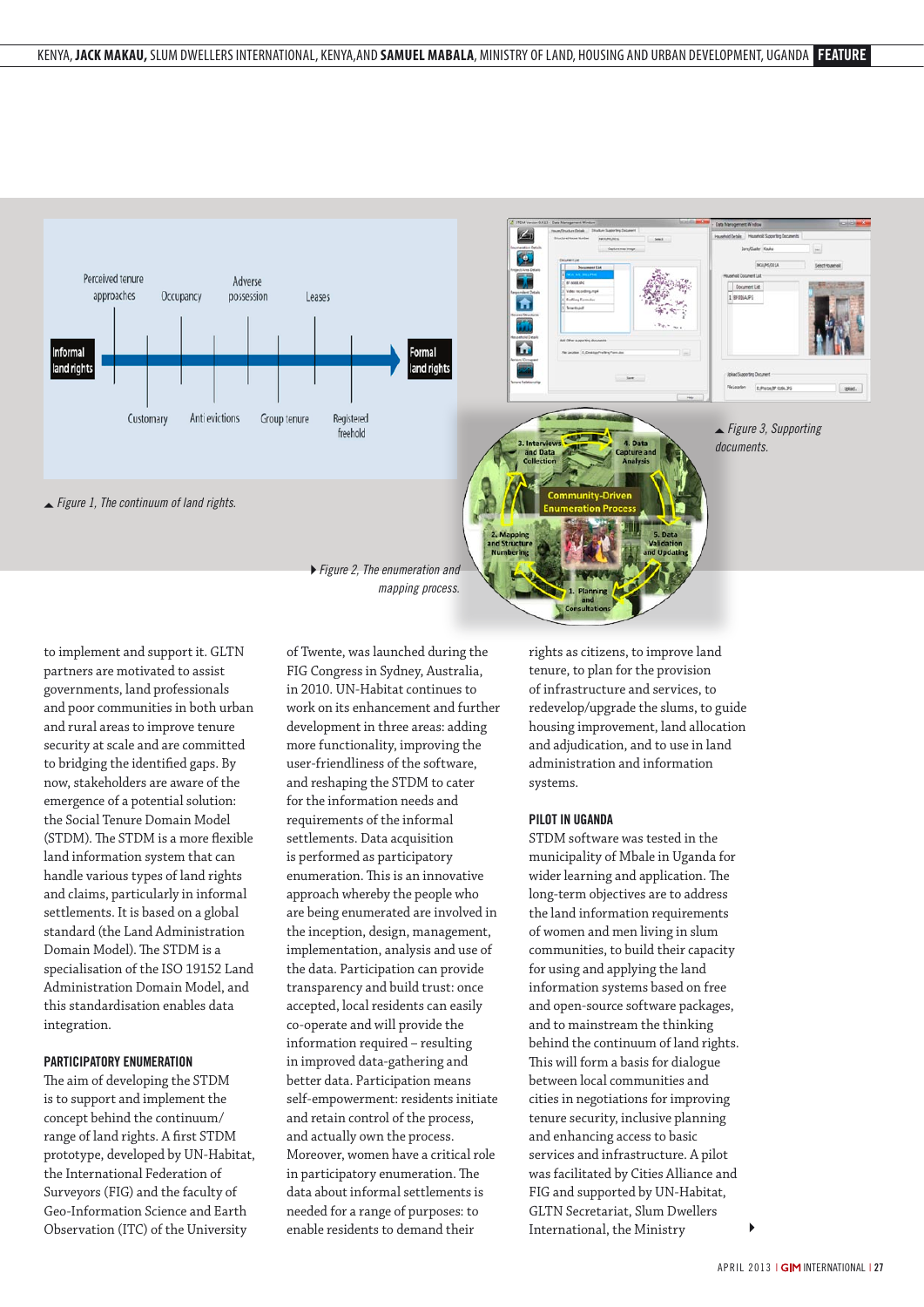

of Land and Housing and Urban Development, Actogether (a leading urban NGO) and the Municipality of Mbale. The Mbale Slum Federation took the lead in policy-based and consultative dialogues with local authorities on community mobilisation, sensitisation, capacity development, mapping, household interviews, enumeration, and data collection and analysis. At the core of the project implementation were the community leaders and members of the informal settlements. The field enumerators were actively engaged throughout, from the project preparation and consultation up to data analysis, validation and updating. The existing 'structures' were digitised from the available satellite imagery to produce initial maps. Using a printed map, assigned enumerators numbered all existing structures and houses in the slum settlements using a unique code. They also made use of handheld GPS to identify available community facilities such as water points, public toilets, dumping grounds, roads, community centres as well as newly constructed houses/ structures, and updated the map accordingly. Enumeration teams conducted house-to-house interviews to fill in a questionnaire. In addition, they collected supporting information such as documents or photos with a unique code painted or written in the background for each structure. The slum federation leaders and enumerators were trained on how to

use the STDM to enter and analyse the data and produce reports. As a quality assurance measure, community members validated the gathered information. After the validation period, enumeration teams and slum federation leaders entered all the data into the STDM system, with the initial digital maps being updated in the process. Some slum federation leaders and members were trained to manage the system and to continue the updating process. The entire process is illustrated in Figure 2.

## Data Generation and Analysis

For the STDM pilot in Uganda, satellite imagery was used to produce a settlement map wherein structures, houses, roads, water points and suchlike were digitised. Data was entered into the STDM via MS Excel. Thanks to the STDM plug-in (part of Quantum GIS components), almost any type of document, scanned image and text, photo or video could be uploaded into the system (Figure 3). These supporting documents could link the parties' (individual, group or household) tenure status to a specific spatial unit such as a physical structure (as used in the pilot), land or other properties. Using a 'report builder' (Figure 4), various tenure relationships could be presented including overlaps. The report builder enabled automatic reports to be generated including a matrix of the information or a specific map showing the selected data/information

(Figure 5). Since the STDM promotes the continuum of land rights, the 'certificate composer' will be of significant benefit once the legal arrangements are in place and once the authorities have decided which tenure instrument to provide. For the pilot area, the communities and authorities have initiated discussions to produce certificates of residency (Figure 6). While these may not be instruments for tenure security, the community members find them useful since such certificates will open up more development opportunities for them and provide them with their first step on the tenure ladder.

#### Results and Impact

The STDM was tested and proven to be technically sound for addressing the information requirements of both informal settlers and government authorities alike. Community members are able to use and interact with the STDM system and can manage and update the information confidently. Data analysis has informed community plans to pursue priority projects such as roads, lighting, water and sanitation. Communities are now negotiating with local authorities on possible community development initiatives as informed by data collected using the STDM. The process provides an opportunity for the authorities and slum communities to initiate dialogues for inclusive planning, access to basic services and infrastructure, and potential tenure security improvement. Data generated, such as house numbers, will be used as the basis for a physical address system which will in turn enhance slum dwellers' access to other services. An international training course for trainers and an educational workshop on STDM use and application were held. The trainers will form part of the group that is expected to champion the use and application of STDM. A regional learning centre was established in Kampala, Uganda, for capacity development and future requirements